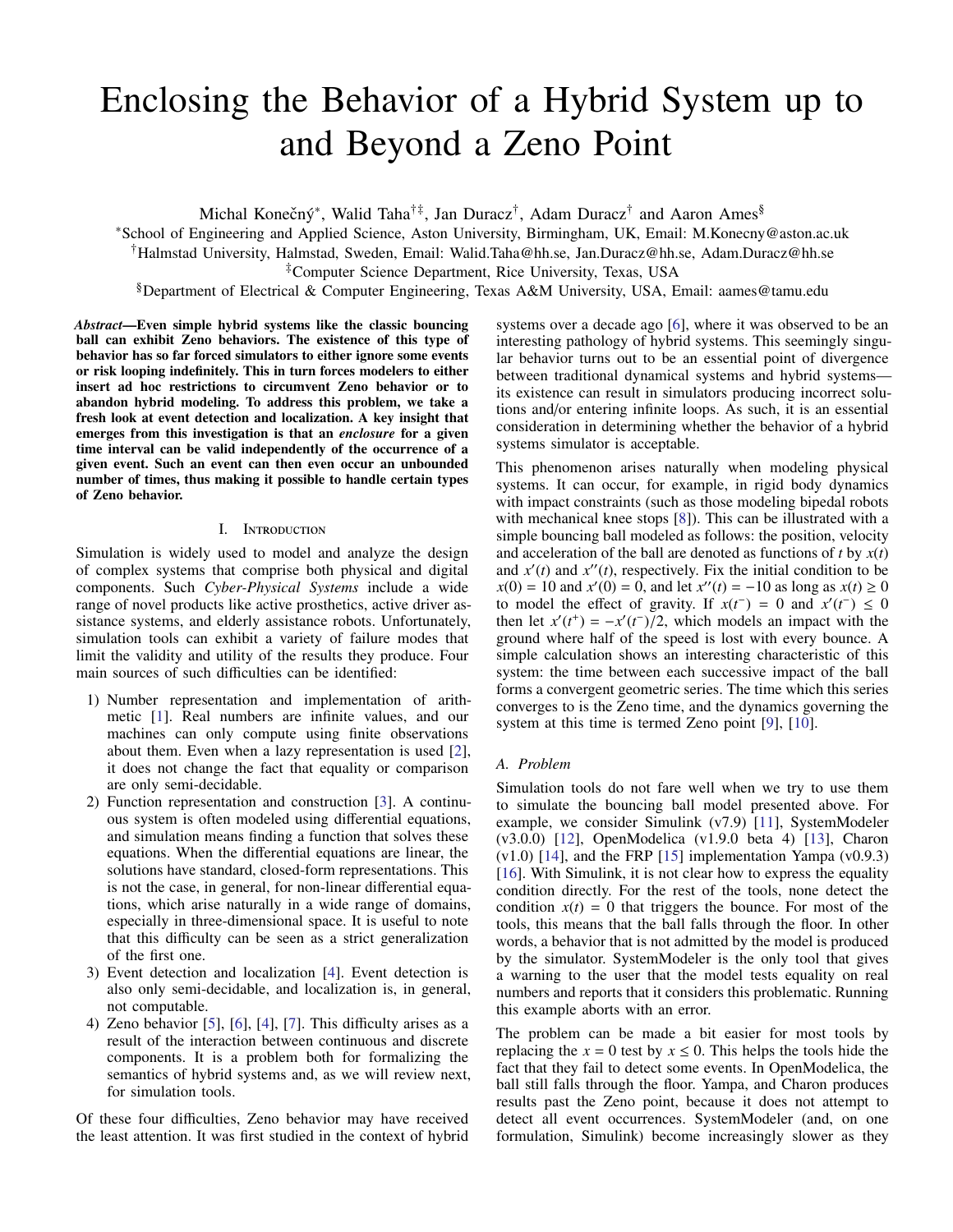get closer to the Zeno point, which suggests that they are attempting to correctly handle events when they are expressed as inequalities. Thus, even though they get stuck indefinitely, they are arguably better than the other tools because they at least try to detect all events expressed as inequalities. Simulink can exhibit another behavior when a slightly different model is used. It employs some heuristics [\[4\]](#page-5-3) to try to deal with Zeno behavior by giving up after a preset number of events has occurred and if the changes between events are within a preset threshold. Of course, the use of such heuristics does not come with any guarantees about resulting behavior.

Can we go past a Zeno point *and* produce a correct result?

## *B. Related Work*

There has been a concerted effort to detect and handle Zeno behavior a priori through analytic methods, with the end result being conditions on the existence of Zeno behavior [\[17\]](#page-5-16), [\[9\]](#page-5-8), [\[18\]](#page-5-17). In addition, with the understanding that the solutions should be extendable beyond the Zeno point to allow for valid post-Zeno behavior, a method for completing hybrid systems was purposed in the context of mechanical systems undergoing impacts [\[5\]](#page-5-4), [\[19\]](#page-5-18). But the *correctness* of these methods relies on manual (human) analysis of individual models rather than a mechanized simulation method.

Most hybrid system verification tools do not handle Zeno systems. Many tools such as KeYMaera [\[20\]](#page-5-19), [\[21\]](#page-5-20) and Hydlogic [\[22\]](#page-5-21), [\[23\]](#page-5-22) assume that the modeled system is free of Zeno behavior. Others such as the reachability analysis tool Flow\* [\[24\]](#page-5-23) require that an explicit upper bound is provided on the number of transitions taken into account, effectively excluding Zeno systems. One reachability analysis tool, SpaceEx [\[25\]](#page-5-24), computes an enclosure of reachable states using the LeGuernic-Girard (LGG) algorithm [\[26\]](#page-5-25). This computation terminates on some Zeno systems, but communications with the authors indicate that it is not clear whether or not these enclosures are valid past the Zeno point.

Formulations that are closer to traditional programming semantics, and for which software implementations exist, include the denotational semantics for Functional Reactive Programming (FRP) [\[15\]](#page-5-14) and the operational semantics given to HyVisual [\[27\]](#page-5-26). The semantics of FRP takes an approach that is closely representative of that used in traditional numerical methods, namely, discretization of time into samples with non-zero time steps in between. In this approach, the fundamental correctness property is that the computed solution converges to the ideal solution when, in essence, the sampling rate goes to infinity. This means that, by increasing the sampling rate, one can get arbitrarily close to the idealized answer. However, no bound on the distance from the idealized answer is provided. As a result, the user has to reason independently to determine how close their simulation is to the mathematical solution of the problem. While the semantics of HyVisual is described in a more operational manner, it is close in spirit to the semantics of FRP. In addition, HyVisual is an open framework for expressing actors and is not intended as a closed core language for simulating hybrid systems. For example, defining the processes for event detection and handling is something that actor definitions are expected to provide. As languages, neither FRP nor HyVisual provide any special support for handling Zeno behavior. On basic examples, both produce behavior

<span id="page-1-0"></span>

<span id="page-1-2"></span><span id="page-1-1"></span>Fig. 1: Basic simulator functions. This paper focuses on (b) and (c).

similar to what most of the tools described above produce. Implementations of both systems use standard floating-point representations for numbers.

Finally, there are methods based on Moreau's sweeping process [\[28\]](#page-5-27) for simulating mechanical systems with impacts, that do handle some Zeno systems (see for example [\[29\]](#page-5-28)). However, we are not aware of methods for computing enclosures in this domain.

## <span id="page-1-3"></span>*C. Contributions*

A simulator that can handle Zeno behaviors can be seen as consisting of three basic simulator functions: enclosing continuous behaviors (Figure [1a\)](#page-1-0), event detection and handling (Figure [1b\)](#page-1-1), and enclosing sequences of events (Figure [1c\)](#page-1-2). The proposed method is independent of the first part. So, we assume that an enclosure-based ODE IVP solver (*cf.* [\[30\]](#page-5-29), [\[31\]](#page-5-30), [\[32\]](#page-5-31)) is provided to compute continuous parts of system behavior (Figure [1a\)](#page-1-0).

After introducing a formal notion of hybrid systems and their evolution (Section [II\)](#page-2-0), we present a semantics for event detection and localization (Section [III\)](#page-2-1). This semantics is algorithmic, and can therefore be used directly for simulation. Focusing our attention on enclosures suggests an elegant way for dealing with events (Definition [III.8\)](#page-4-0). It also suggests a natural improvement that allows us to both ensure soundness and avoid having to detect some inconsequential events. This enables enclosing Zeno behaviors. We show that this semantics, when defined, produces enclosures that provide upper and lower bounds on functions that satisfy the model being simulated (Theorem [III.9\)](#page-5-32).

There are two distinct challenges in simulating Zeno systems. The first challenge is to compute *any* enclosure past the Zeno point. This cannot be done (in a finite number of steps) by an algorithm that attempts to explicitly handle every event. The second challenge is to compute a tight enclosure. The proposed algorithm deals with the first challenge; the second challenge is addressed by refining the hybrid system models to ensure that they contain enough information to produce a tight enclosure. This is achieved by introducing additional semantically redundant constraints to the model. Figure [2](#page-2-2) illustrates how the new method overcomes these two challenges on two classic examples of hybrid systems.

ODE IVP solvers can choose different representations for enclosures. The event handling algorithm presented in the paper places a minimal set of requirements on the enclosures produced by the ODE IVP solver. Similarly, different solver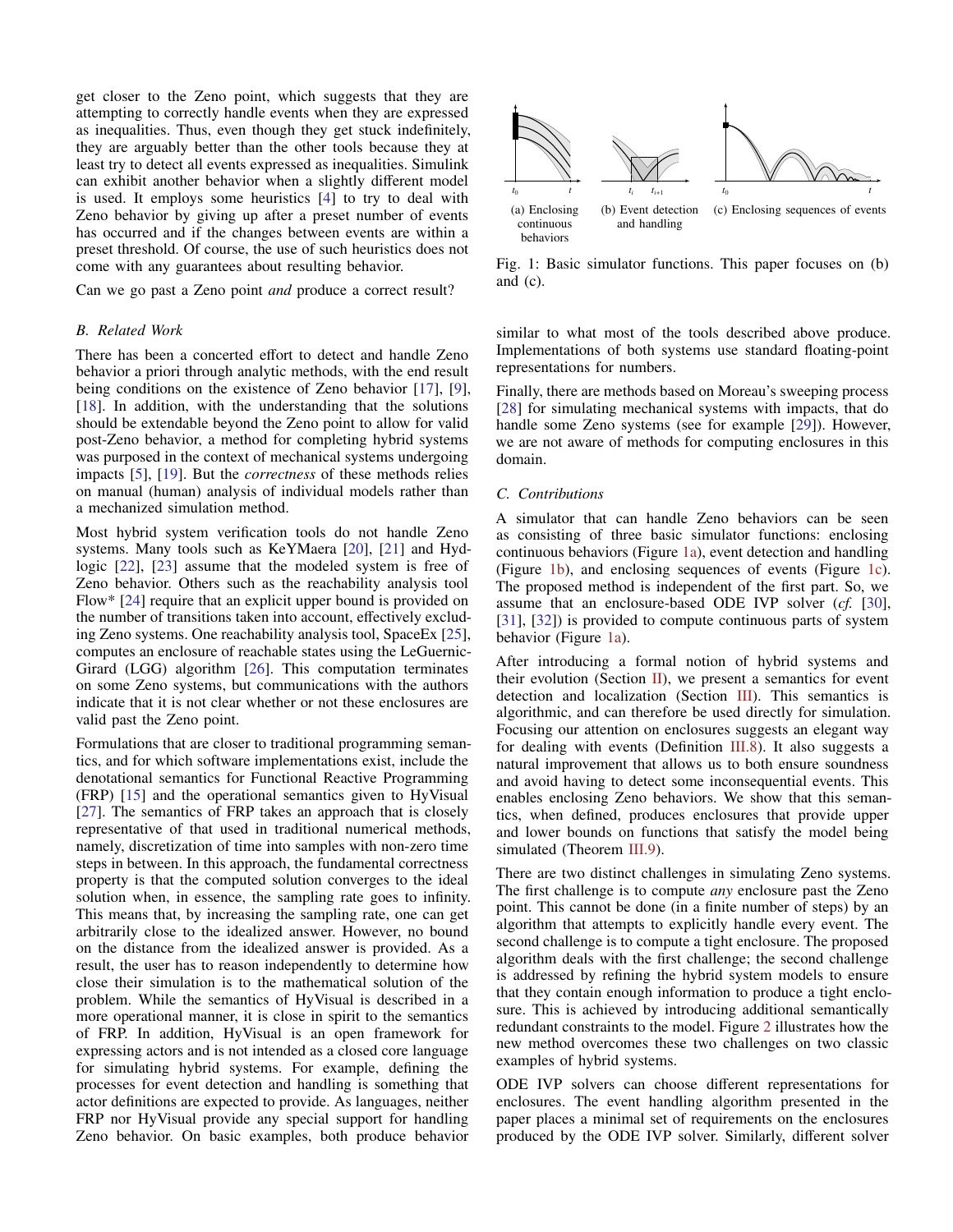<span id="page-2-4"></span><span id="page-2-3"></span><span id="page-2-2"></span>

<span id="page-2-6"></span>Fig. 2: Enclosures for systems with Zeno behavior. Figures [\(a\)](#page-2-3) and [\(c\)](#page-2-4) show the results for the bouncing ball and water tank systems of Lygeros [\[33,](#page-5-33) Figures 3.1 and 3.7]. However, we make these models more challenging to simulate by replacing some inequalities with equalities (such as the bouncing conditions). Figures [\(b\)](#page-2-5) and [\(d\)](#page-2-6) show the results for the examples when additional (redundant) constraints are added to achieve more precise enclosures.

strategies can be used to compose the basic simulator functions. The main task of such a strategy is to partition time into steps and apply the basic simulator functions over the segments. The strategy used to produce Figure [2](#page-2-2) is adaptive, refining the partition nearer events, leading to an accurate event handling.

## II. Hybrid Enclosures

<span id="page-2-0"></span>This section defines a class of hybrid systems, their evolutions and enclosures of all potential evolutions from an interval initial state. Our hybrid system notation broadly follows [\[9\]](#page-5-8), [\[18\]](#page-5-17). We first introduce notation related to intervals and interval functions.

Let I denote the set of closed real intervals. We use the notation *A* for the *left endpoint* and  $\overline{A}$  for the *right endpoint* of  $A \in \mathbb{I}$ , and then write  $A = [A, \overline{A}]$ . We use boldface letters to denote vectors, *e.g.*  $A \in \mathbb{I}^k$ . We identify such vectors with the Cartesian product of the component intervals, called *boxes*. Thus we also have  $A \subseteq \mathbb{R}^k$ . Let Hull  $\{A_i\}_{i \in I}$  be the smallest box containing all *A<sup>i</sup>* .

To represent enclosures of hybrid system trajectories, we will use *interval functions*, i. e. functions from time to vectors of intervals, denoted  $\hat{X}, \hat{Y}: T \to \mathbb{I}^k$ . The primary source of interval functions are the enclosures produced by the ODF interval functions are the enclosures produced by the ODE IVP solver that parametrizes our semantics, as described in Section [I-C.](#page-1-3) These enclosures are sometimes further combined using Hull  ${Y_i}_{i \in I}$  — the box hull taken pointwise over the shared domain of the functions *Y<sup>i</sup>* .

<span id="page-2-7"></span>Definition II.1. *A* hybrid system *is a tuple*

$$
\mathcal{H} = (Q, E, \sigma, \tau, \{D_q\}_{q \in Q}, \{f_q\}_{q \in Q}, \{C_e\}_{e \in E}, \{r_e\}_{e \in E})
$$

*consisting of:*

- *Q a finite set of* modes *q*
- *E a finite set of* event types *e*
- $\sigma(e), \tau(e) \in Q$  the source *and* target *of event e*, *respectively*
- $D_q \subseteq \mathbb{R}^n$  the domain *of mode q*
- $f_q: D_q \to \mathbb{R}^n$  the vector field *of mode q*
- $\mathbf{C}_e \subseteq \mathbb{R}^n$  the guard *of event e*
- $r_e: \mathbb{R}^n \to \mathbb{R}^n$  the reset map *of event e.*

<span id="page-2-5"></span>In practice we use encodings of hybrid systems in which the vector fields  $f_q$  are given as expressions understood by the chosen ODE solver and the sets  $D_q$  and  $C_e$  are given as supports of predicates in a language that allows us to compute approximate intersections of interval vectors with these sets.

<span id="page-2-8"></span>Definition II.2. *Let the hybrid system* H *be given as in Definition [II.1.](#page-2-7)* An evolution *of*  $H$  *over time*  $T \in \mathbb{I}$  *is a sequence* 

$$
\zeta = (T_1, q_1, x_1), e_1, (T_2, q_2, x_2), e_2, \ldots
$$

*either infinite or ending with*  $(T_k, q_k, x_k)$  *for some*  $k \in \mathbb{N}$ *, such that:*

- $T = \bigcup_i T_i$  *with*  $T_i = T_{i+1}$  *for all permissible i. We denote*  $t_{i-1} = T_i$ .
- *For each i,*  $\mathbf{x}_i : T_i \to \mathbb{R}^n$  *satisfies*  $\mathbf{x}'_i = \mathbf{f}_{q_i}(\mathbf{x}_i)$  *and*  $f_{q_i}(x_i) \in D_{q_i}$  on the interior of  $T_i$ .
- $q_i = \sigma(e_i)$ ,  $q_{i+1} = \tau(e_i)$  for each event occurrence  $e_i$ .
- $x_i(t_i) \in C_{e_i}$  and  $x_{i+1}(t_i) = r_{e_i}(x_i(t_i))$ .

**Definition II.3.** A state of hybrid system  $H$  is a pair  $s \in Q \times \mathbb{R}^n$ .

Definition II.4 (Evolution trajectory). *For an evolution* ζ *over T, using notation as in Definition [II.2,](#page-2-8) the trajectory of* ζ *is defined as follows:*

$$
traj(\zeta)(t) = \{x_i(t) \mid \text{for all } i \text{ such that } t \in T_i\}
$$

**Definition II.5.** An interval state of H is a pair  $S \in Q \times \mathbb{I}^n$ .

**Definition II.6.** A hybrid IVP is a tuple  $(H, T, S)$  comprising *H*, a hybrid system,  $T \in \mathbb{I}$  and an interval state  $S = (q_{\text{init}}, A)$ . *Its* solution *is an evolution*  $\zeta_s$  *on T* with  $q_1 = q_{\text{init}}$ ,  $\mathbf{x}_1(\mathbf{T}) \in A$ .

In this paper we are concerned with computing an enclosure of all solutions of a hybrid IVP in the following sense:

**Definition II.7.** An enclosure of a solution  $\zeta_s$  over T of a *hybrid IVP*  $(\mathcal{H}, T, S)$  *with*  $S = (q_{\text{init}}, A)$  *is an interval function*  $\hat{X}: T \to \mathbb{I}^n$  *with* traj( $\zeta_s$ )(*t*)  $\subseteq X(t)$  *for all t*  $\in T$ .

## III. Lazy Event Detection and Handling

<span id="page-2-1"></span>In this section we begin by defining a basic operation for the detection of individual events, an important sub-task of event processing (Subsection [III-A\)](#page-2-9). We then proceed to present the core of our method, which is an algorithm for enclosing all possible sequences of events in a fixed time interval *T* without further localization (Subsection [III-B\)](#page-3-0). The details of the proof are omitted for space reasons.

#### <span id="page-2-9"></span>*A. Detecting the Next Event*

We define an algorithm detect-next-event which will provide the main mechanism to gain information about potential event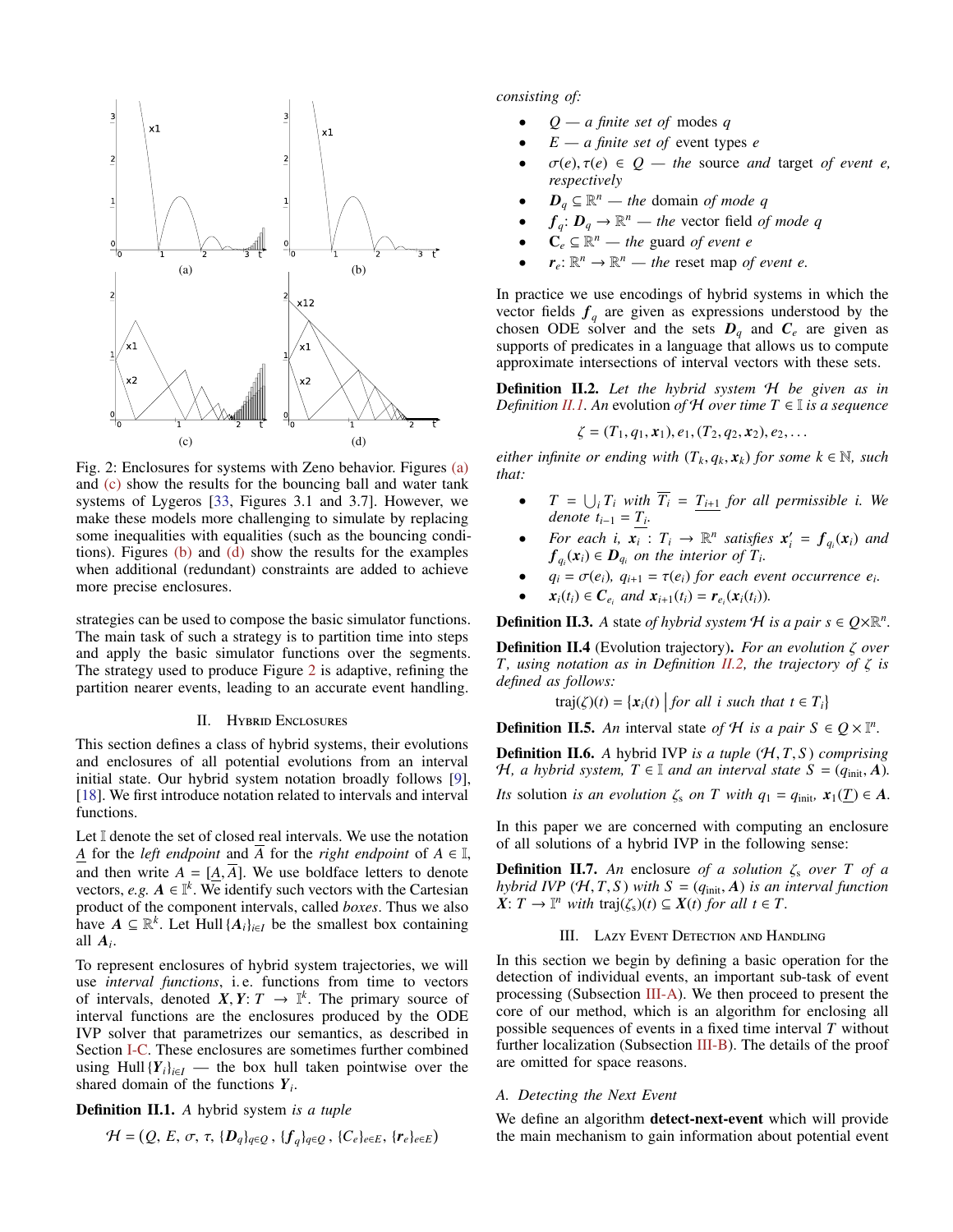sequences that could occur in the given time interval being considered. It is invoked after having established the potential occurrence of an event sequence  $v = e_1 \dots e_\ell$ , and with the aim of determining what the next event  $e_{\ell+1}$  within T could aim of determining what the next event  $e_{\ell+1}$  within *T* could be. Its parameters do not explicitly include the sequence of previously detected events. Instead, they include an interval function *Y* that encloses any continuous evolution that follows the event sequence  $v$ . Thus the enclosure  $Y$  is assumed to be valid on a subset of *T* that starts some unspecified time  $t_\ell \in T$ , and that ends either at the time of the next event or, if no further event occurs, at *T*.

**Definition III.1.** *For any*  $Y: T \rightarrow \mathbb{I}^n$ ,  $q \in Q$ , *let* 

detect-next-event( $H, T, q, Y$ ) =  $\int$  CertainlyOneOf(*E'*) *if*  $Y(T) \cap D_q = \emptyset$ MaybeOneOf(E') otherwise

*where* CertainlyOneOf *and* MaybeOneOf *are symbolic constants and*  $E' = \{e \in E \mid \sigma(e) = q, \text{ Range}(Y) \cap C_e \neq \emptyset\}.$ 

The result of detect-next-event encodes some information about the potential event  $e_{\ell+1}$ , including distinguishing between the three alternatives that are specified in the following proposition.

<span id="page-3-2"></span>Proposition III.2. *Assume an evolution* ζ *of* <sup>H</sup> *on T with at least*  $\ell$  *events and an enclosure*  $Y$  *on T, with*  $x_{\ell+1}(t) \subseteq Y(t)$ *for all t*  $\in T_{\ell+1}$ *, and let*  $R =$  **detect-next-event**( $\mathcal{H}, T, q_{\ell+1}, Y$ )*. Then*

- (a)  $R = \text{CertainlyOneOf}(E')$  *implies that*  $\zeta$  *has at least*  $\ell + 1$  *events and*  $e_{\ell+1} \in F'$ *events and*  $e_{\ell+1} \in E'$ *.*
- *(b)*  $R =$  MaybeOneOf( $\emptyset$ ) *implies that*  $\zeta$  *has precisely*  $\ell$  *events.*
- *(c)*  $R = \text{Map}\text{loopOf}(E')$  *implies that if*  $\zeta$  *has at least*  $\ell + 1$  *events then*  $e_{\ell+1} \in F'$ *events then*  $e_{\ell+1} \in E'$ .

Establishing (a) ensures that the interval  $Y(T)$  is irrelevant for the solution enclosure at point  $\overline{T}$ . Establishing (b) means that one does not have to consider any further events. (c) is a fallback "no information" result, except for restricting the type of the potential event. These properties establish the safety of step  $(2)$  in Definition [III.7.](#page-4-1)

Since all the checks used to make the decision and compute E<sup>'</sup> are inclusion isotone, **detect-next-event** is also inclusion isotone in the following sense:

<span id="page-3-1"></span>Proposition III.3 (Inclusion Isotonicity of Event Detection).

- (1) detect-next-event( $H, T, q, Y_1$ ) = CertainlyOneOf( $E'_1$ ) and<br>  $Y_1 \supset Y_2$  implies that detect-next-event( $H, T, q, Y_2$ ) = *Y*<sub>1</sub> ⊇ *Y*<sub>2</sub> *implies that* detect-next-event( $H, T, q, Y$ <sub>2</sub>) = CertainlyOneOf( $E_2'$ ) for some  $E_2' \subseteq E_1'$ .
- (2) detect-next-event( $H, T, q, Y_1$ ) = MaybeOneOf( $E'_1$ ) and  $Y_1 \supset Y_2$  implies that  $Y_1 \supseteq Y_2$  *implies that* detect-next-event( $H, T, q, Y_2$ ) *returns some*  $E'_2 \subseteq E'_1$ .

Intuitively, Proposition [III.3](#page-3-1) states that improving the knowledge of the set of solutions can only preserve or improve the knowledge of the set of event occurrences extracted by detect-next-event. This property establishes the safety of step (1) in Definition [III.7.](#page-4-1)

### <span id="page-3-0"></span>*B. Enclosing Sequences of Events*

We define an algorithm enclose-events which, given a hybrid IVP, identifies a set that includes all possible sequences of events on *T*. This is an over-approximation, so it will often include sequences strictly not possible. Nevertheless, we can use it to build an algorithm to produce an enclosure of all solutions of the hybrid IVP over *T*, as well as at time  $\overline{T}$ (Definition [III.8\)](#page-4-0).

An essential feature of enclose-events is that it does not determine the timing of the events beyond knowing that they happen in *T*. The lack of event localization only leads to a loss of precision of magnitude comparable to the size of *T*. Since we place no requirements on the strategy that determines the time *T*, the strategy has the freedom to ensure that *T* is systematically reduced until the precision of the outgoing trajectory is acceptable.

To account for the general case where we cannot determine the order of different types of events, we consider a set of event sequences instead of just one sequence. The set of sequences is prefix-closed. In other words, it is equivalent to a tree whose branching is determined by possible "next events". We use the following notation for sequences:

Notation III.4. *Let E*<sup>∗</sup> *denote the set of finite sequences of elements of E where the empty sequence is denoted*  $\epsilon$  and vw *denotes the concatenation of sequences*  $v, w \in E^*$ .

Definition III.5 (Event tree). *Let* B *denote the set of Boolean values. An* event tree *with initial mode q is a tuple*  $(V, \mu)$  *where*  $V \subseteq E^*$  *and*  $\mu: V \to (T \to \mathbb{I}^n) \times \mathbb{B}$  *assigns to each sequence*<br> $v \in V$  *the following:*  $v \in V$  *the following:* 

 $Y(v)$  — "*a state enclosure following the events*  $v$ "

MayBeLast(*v*) — *whether*  $Y(v)$  *could apply up to time*  $\overline{T}$ 

*Let us set the following notation:*

 $\sigma(\epsilon) = q$  and  $\sigma(ev) = \sigma(e)$  for each  $e \in E, v \in E^*$ 

 $\tau(\epsilon) = q$  and  $\tau(\nu e) = \tau(e)$  for each  $e \in E, \nu \in E^*$ 

*An event tree is called valid if for every vw*  $\in V$ : *v* ∈ *V, i. e. V is prefix-closed*

 $\sigma(w) = \tau(v)$ 

The following interpretation of a tree will be used to determine a valid enclosure of the state variables at time  $\overline{T}$ :

<span id="page-3-3"></span>**Definition III.6.** *The* end-time states *of an event tree*  $(V, \mu)$  *is the following set of interval states:*

$$
(V, \mu)(\overline{T}) \stackrel{\text{def}}{=} \mathbf{M} \{ (\tau(v), Y(v)(\overline{T})) \mid v \in V, \text{MayBelast}(v) \}
$$
  
where  

$$
\mathbf{M} \{ (q_i, \mathbf{B}_i) \}_{i \in I} \stackrel{\text{def}}{=} \{ (q, \mathbf{B}_q) \mid q \in \{ q_i \}_{i \in I}, \mathbf{B}_q = \text{Hull} \{ \mathbf{B}_i \mid q_i = q \} \}
$$

In Definition [III.8](#page-4-0) we also extract an enclosure over the whole of  $T$ . Note that over  $T$  we must drop the condition  $MayBelLast(v) = true$  and thus lose even more information.

In what follows we assume that solve-ivp is any given enclosure ODE IVP solver, such as [\[32\]](#page-5-31). In our experiments we used a solver based on the interval Picard operator [\[34\]](#page-5-34).

The essence of the algorithm that we will present for event tree construction is in computing an enclosure for all behavior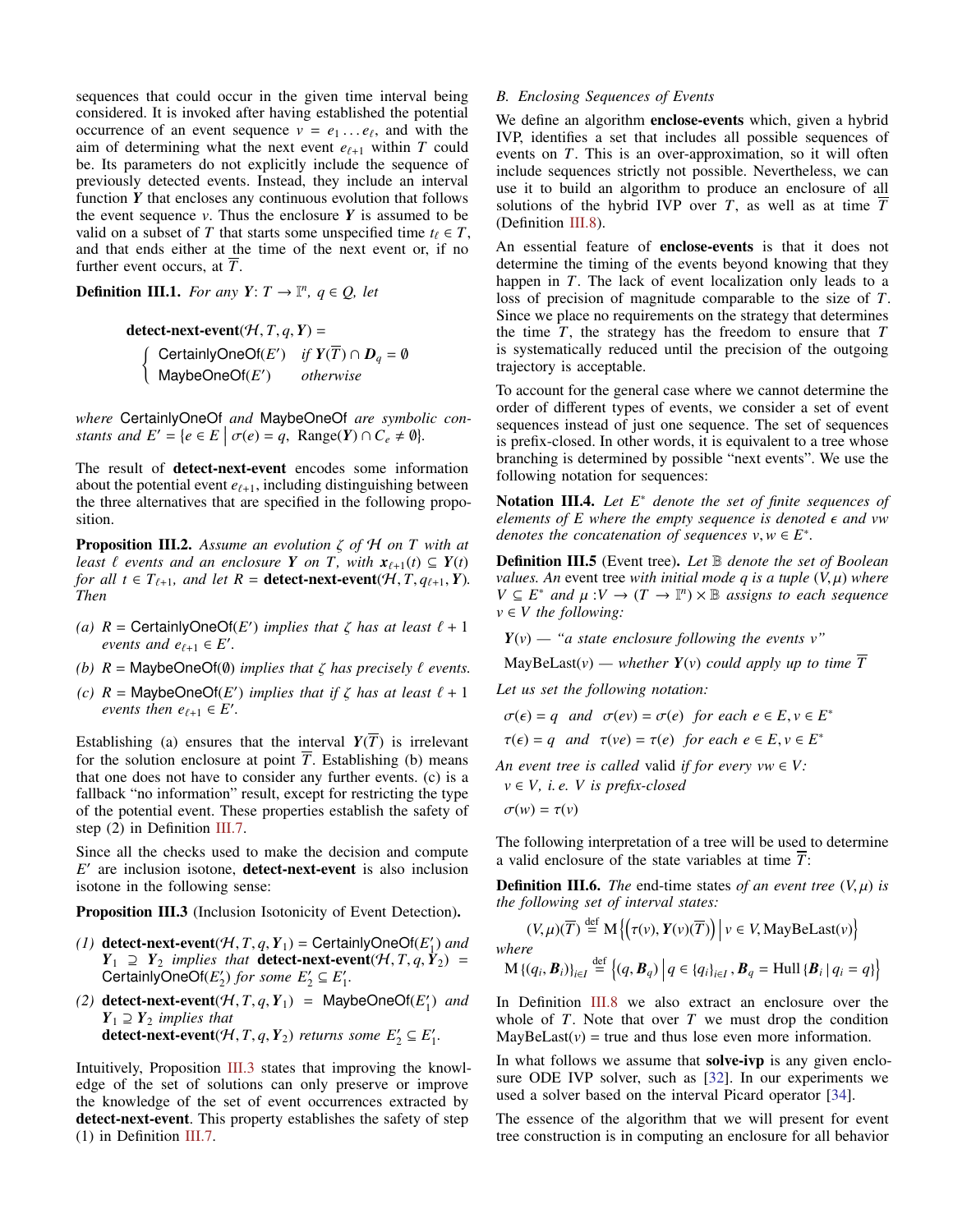<span id="page-4-4"></span><span id="page-4-3"></span><span id="page-4-2"></span>

<span id="page-4-6"></span><span id="page-4-5"></span>Fig. 3: An event is irrelevant when (h) is included in (b).

stemming from the occurrence of a particular event, starting from a given enclosure. To understand how this is done, it is instructive to first focus on a case when there is only one type of event and, therefore, no branching. The extension to the branching case does not involve any surprises. Figure [3](#page-4-2) illustrates the basic process of determining that an event is irrelevant for an instance of the bouncing ball system. First, solve-ivp produces an enclosure [\(a\)](#page-4-3) that is valid on assumption of no events. Then detect-next-event returns CertainlyOneOf({bounce}) for this enclosure. An approximation of the range of the enclosure [\(b\)](#page-4-4) is intersected with the guard for the bounce event [\(c\)](#page-4-5) and the reset for the bounce event is applied  $(d)$ . The resulting interval vector is intersected with the domain invariant for the target mode of the bounce event [\(e\)](#page-4-7) yielding an initial condition for the system's evolution after the bounce in the target mode [\(f\).](#page-4-8) As the event could occur at any point in the time interval, the range of the obtained enclosure [\(g\)](#page-4-9) needs to be taken to obtain a safe approximation for the post-event behavior. This approximation is intersected with the domain invariant for the current mode, resulting in a tighter enclosure [\(h\)](#page-4-10) for *V*(bounce). Establishing that one occurrence of an event is irrelevant to the soundness of the enclosure means that whether an event occurs zero or more times is also irrelevant to the soundness of the enclosure. This basic fixed-point property is key to being able to simulate Zeno behaviors.

## <span id="page-4-1"></span>Definition III.7 (Event tree construction algorithm).

*For an interval initial state*  $S = (q, A)$  *the event tree*  $(V_S, \mu_S)$ *is constructed as the limit of the sequence of trees obtained by iteratively applying the tree-enlarging operator* add-layer *given below, starting with the initial tree*  $(V_0, \mu_0)$  *with initial mode q defined as follows:*

$$
V_0 = \{\epsilon\}
$$
  

$$
Y(\epsilon) = \textbf{solve-ivp}(F_q, T, A)
$$
  
MayBelast( $\epsilon$ ) = false (provisionally)

*The tree-enlarging operator* add-layer *takes an event tree*  $(V, \mu)$  *and, for each sequence*  $v \in V$  *that is not a prefix of another sequence in V, does the following, in order to try and add further sequences to the tree and adjust* MayBeLast(*v*)*:*

- *(1) Check whether there is a prefix w of v such that*  $\tau(v) = \tau(w)$ *and*  $Y$ (*v*) ⊆  $Y$ (*w*)*. If so, stop processing for this v.*
- *(2) If step (1) failed, apply detect-next-event* $(H, T, \tau(v), Y(v))$ *and based on the computed set E*<sup>0</sup> *and the inferred decision (a)–(c) in the sense of Proposition [III.2,](#page-3-2) then:*
	- *(a) For each e* ∈ *E' compute* (*as illustrated in Figure [3](#page-4-2)*

<span id="page-4-10"></span><span id="page-4-9"></span><span id="page-4-8"></span><span id="page-4-7"></span>where (a) is 
$$
Y(v)
$$
):  
\n
$$
A = Hull(D_{\tau(e)} \cap r_e \big( Range(Y(v)) \cap C_e \big))
$$
\n
$$
(steps (b) - (e) in Figure 3)
$$
\n
$$
N = Range(solve - ivp(F_{\tau(e)}, T, A))
$$
\n
$$
(steps (f) - (g) in Figure 3)
$$

*and if the sets A and N are non-empty, add ve to V and set:*

MayBeLast(*ve*) = false *(provisionally)*  $Y(ve)(t) = \text{Hull}(N \cap D_{\tau(e)})$  (step *[\(h\)](#page-4-10) in Figure [3\)](#page-4-2)* 

*(b) Set* MayBeLast(*v*) *to* true*.*

*(c) Do both (a) and (b) above.*

Step (1) makes it possible for the algorithm to terminate even when there may be an infinite number of events occurring in the given time. Note that, at any point in the algorithm, whenever we are considering a particular sequence of events, we have already computed an enclosure for all possible prefixes of that sequence. This step checks whether there is any prefix of the current event sequence for which a) the next mode is the same, and b) the enclosure for that prefix includes the enclosure for the current sequence. Whenever this is the case it means we have reached a fixed point in the analysis; the events that extend that prefix to the current sequence can occur zero or more times and it does not affect the validity of the enclosure that was computed for the prefix. This insight is what allows us to compute enclosures over a given interval without the need to individually handle every event that occurs in that interval, and is the key to our method for handling some classes of Zeno systems.

Also note that in  $(V_S, \mu_S)$  all enclosures  $Y(v)$  are *constant* interval functions except the root enclosure  $Y(\epsilon)$ . Simplifying (or over-approximating) to a constant enclosure is necessary at some stage in order to be able to deal with initial time uncertainty. Our choice of when to perform the simplification is motivated by the need to be able to easily intersect the enclosures with the relevant mode domain  $D_q$  and with the guard  $C_e$ .

<span id="page-4-0"></span>Definition III.8. *For any hybrid IVP* (H, *<sup>T</sup>*, *<sup>S</sup>* )*, let*

enclose-events( $H, T, S$ )  $\stackrel{\text{def}}{=} ((V_S, \mu_S)(\overline{T}), Y)$ 

*where*  $Y = \text{Hull}\{Y(v) \mid v \in V_S\}$ .

When implementing this function, we add another parameter *K* and abort the algorithm when an event tree exceeds size *K* to prevent non-termination.